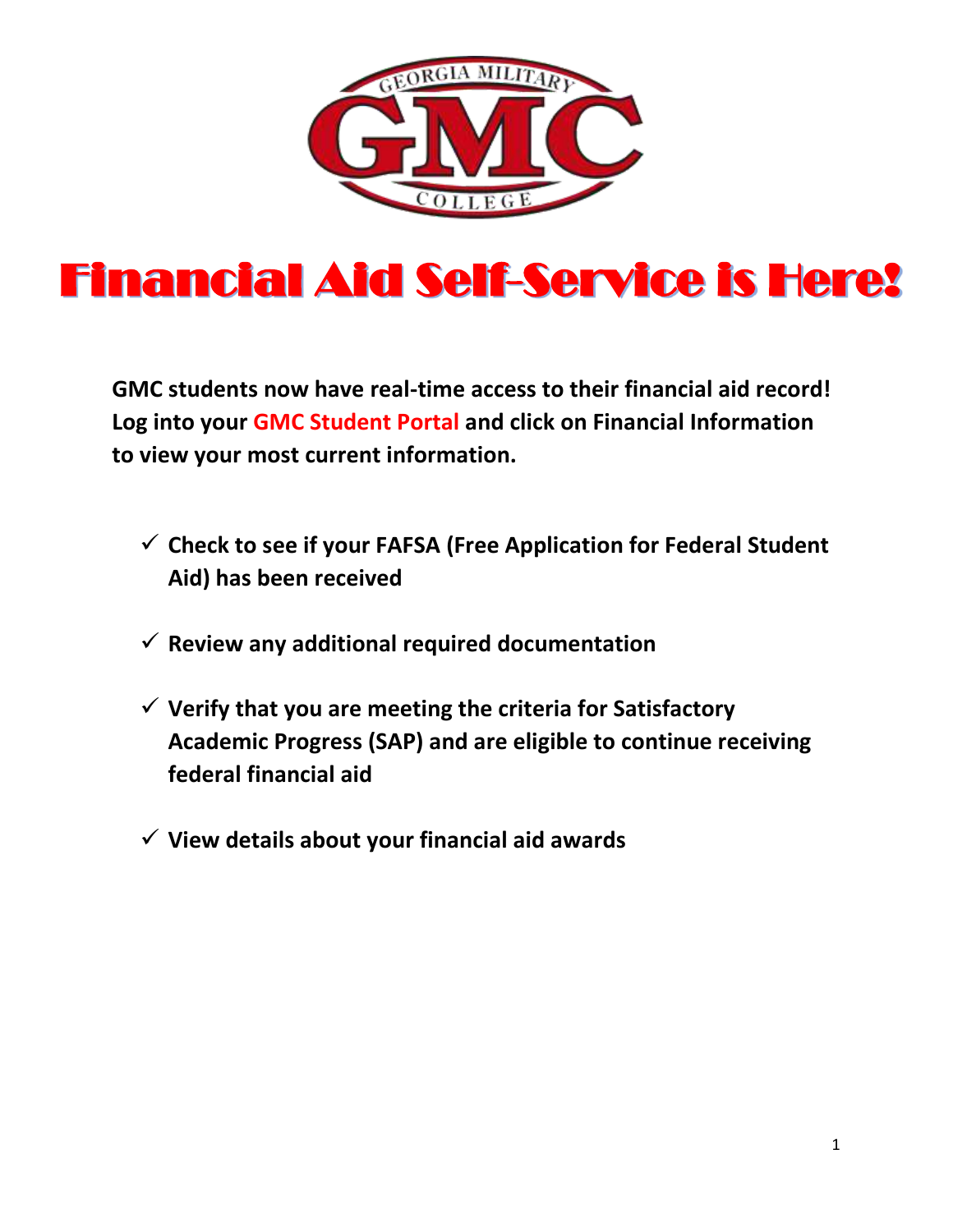## How to Login



#### GMC Online Portal Sign In

#### Sign in with your organizational account

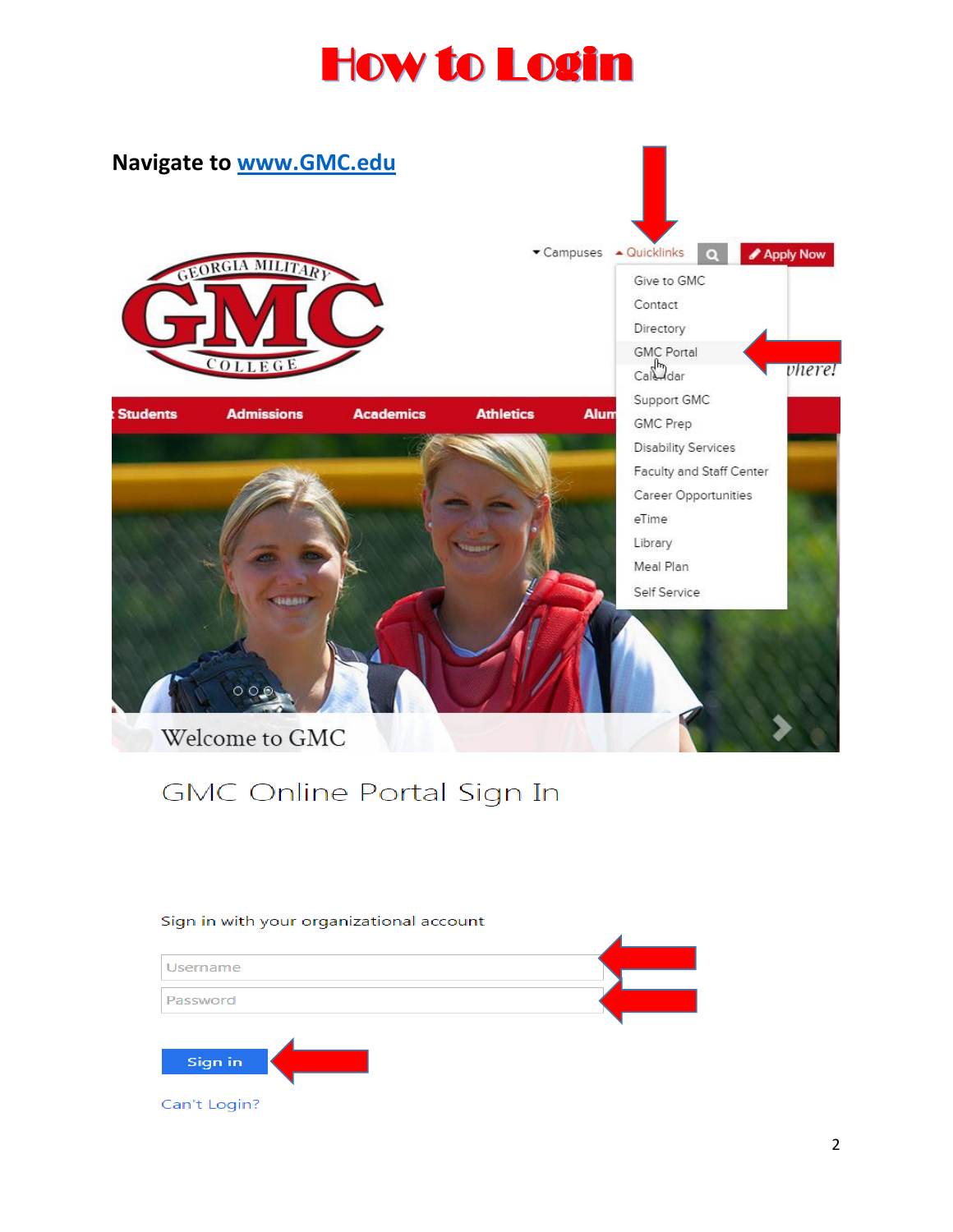$GMCOnline > Student$ 

| ₹              |                      |                | November 2016   |                |                | >                       |
|----------------|----------------------|----------------|-----------------|----------------|----------------|-------------------------|
| $\mathbf{s}$   | M                    | T              | W               | T              | F              | $\overline{\mathbf{s}}$ |
| 30             | 31                   | 1              | $\overline{2}$  | 3              | 4              | 5                       |
| $6\phantom{1}$ | $\overline{7}$       | 8              | 9               | 10             | 11             | 12                      |
| 13             | 14                   | 15             | 16              | 17             | 18             | 19                      |
| 20             | 21                   | 22             | 23              | 24             | 25             | 26                      |
| 27             | 28                   | 29             | 30              | $\overline{1}$ | $\overline{2}$ | $\overline{3}$          |
| $\overline{4}$ | 5 <sup>5</sup>       | $6\phantom{.}$ | $7\overline{ }$ | 8              | 9              | 10 <sub>1</sub>         |
| No events      | Monday, November 21  |                |                 |                |                |                         |
|                | Tuesday, November 22 |                |                 |                |                |                         |
| No events      |                      |                |                 |                |                |                         |

|                                                                                                 | <b>My Links</b>                                           |
|-------------------------------------------------------------------------------------------------|-----------------------------------------------------------|
| <b>Datatel Unread Messages</b><br>You have 143 unread messages.                                 |                                                           |
| <b>Datatel My Classes</b>                                                                       | <b>Computer Ethics and Guidelines</b>                     |
| Fixpand All < Collapse All Class Announcements in the last 10 days<br>6                         | <b>GMC Product Portal</b>                                 |
| <b>m</b> 16F1CMP Comp II (ENG-102-9013H)<br>v                                                   | <b>Graduation Survey</b>                                  |
| 10 16F1CMP Gen Bio I (BIO-123-9012L)<br>$\vee$                                                  | <b>WEPA Now</b>                                           |
| 16F1CMP World Civilization I (HIS-101A-9013T)<br>$\checkmark$                                   | <b>GMC Library</b>                                        |
| 10 16FACMP Critical Thinking & Character (PER-102-9013H)<br>$\checkmark$                        | <b>Portal Resources</b>                                   |
| Forum: Heart vs. Head (9 updates) - last updated 11/21/2016: 12:13 AM                           | <b>Contact Us</b>                                         |
| Quiz: Ch. 6-9 quiz (EiN) (1 update) - last updated 11/17/2016: 12:10 PM<br>٠                    | <b>Student Alert Self Referral</b>                        |
|                                                                                                 | <b>Enrollment Verification</b>                            |
| Forum: Four Dominant Theories: Where do you lie? (7 updates) - last updated 11/15/2016; 7:47 PM | <b>GMC Online Blog</b>                                    |
| Assignment: SEXI 3 (1 update) - last updated 11/15/2016: 3:54 PM                                | <b>Enrollment Agreement</b>                               |
| 16FACMP Gen Bio II (BIO-124-9012L)<br>$\checkmark$                                              |                                                           |
| Url: iNaturalist (1 update) - last updated 11/21/2016: 6:41 AM                                  | <b>WebAdvisor</b>                                         |
| Resource: (1 update) - last updated 11/20/2016: 12:29 PM                                        |                                                           |
| Assignment: Animal Diversity Lab (1 update) - last updated 11/14/2016: 10:48 AM                 | <b>WebAdvisor for Students</b><br>Registration            |
| Resource: Kingdom - Prostista (2 updates) - last updated 11/14/2016: 10:47 AM                   | Academic Profile<br><b>Financial Aid</b><br>Communication |
| Resource: Kingdom - Fungi (1 update) - last updated 11/14/2016: 10:24 AM                        | <b>Financial Information</b>                              |
| 10 16FACMP Human Growth & Dev (PSY-203-9011T)<br>x,                                             | 1098 Electronic Consent                                   |
| Assignment: Weekly Assignment 7 - Dropbox (1 update) - last updated 11/21/2016: 12:35 AM        | View My 1098-T Forms                                      |
| Resource: Myths about Aging (1 update) - last updated 11/21/2016: 12:35 AM                      | Bank Information (U.S.)                                   |
| Decourse: When I am Seventy (1 undate) - last undated 11/21/2016; 12:35 AM                      | <b>View Account and Make Payment</b>                      |

|     | Hello, Ms.<br>Choose a category to get started. | <b>Welcome to Colleague Self-Service!</b>                                                                                                                                                                                     | <b>Be sure to review any</b><br>notifications that appear on<br>the Homepage and take |
|-----|-------------------------------------------------|-------------------------------------------------------------------------------------------------------------------------------------------------------------------------------------------------------------------------------|---------------------------------------------------------------------------------------|
|     | <b>Notifications</b><br>Web Registration        | Please contact and visit your advisor for the next term so that they may remove your Web Registration Hold.<br>You should ensure that this hold is removed before the registration period begins or else you will not be able | proper action                                                                         |
| G B | Hold                                            | to register for your classes.                                                                                                                                                                                                 |                                                                                       |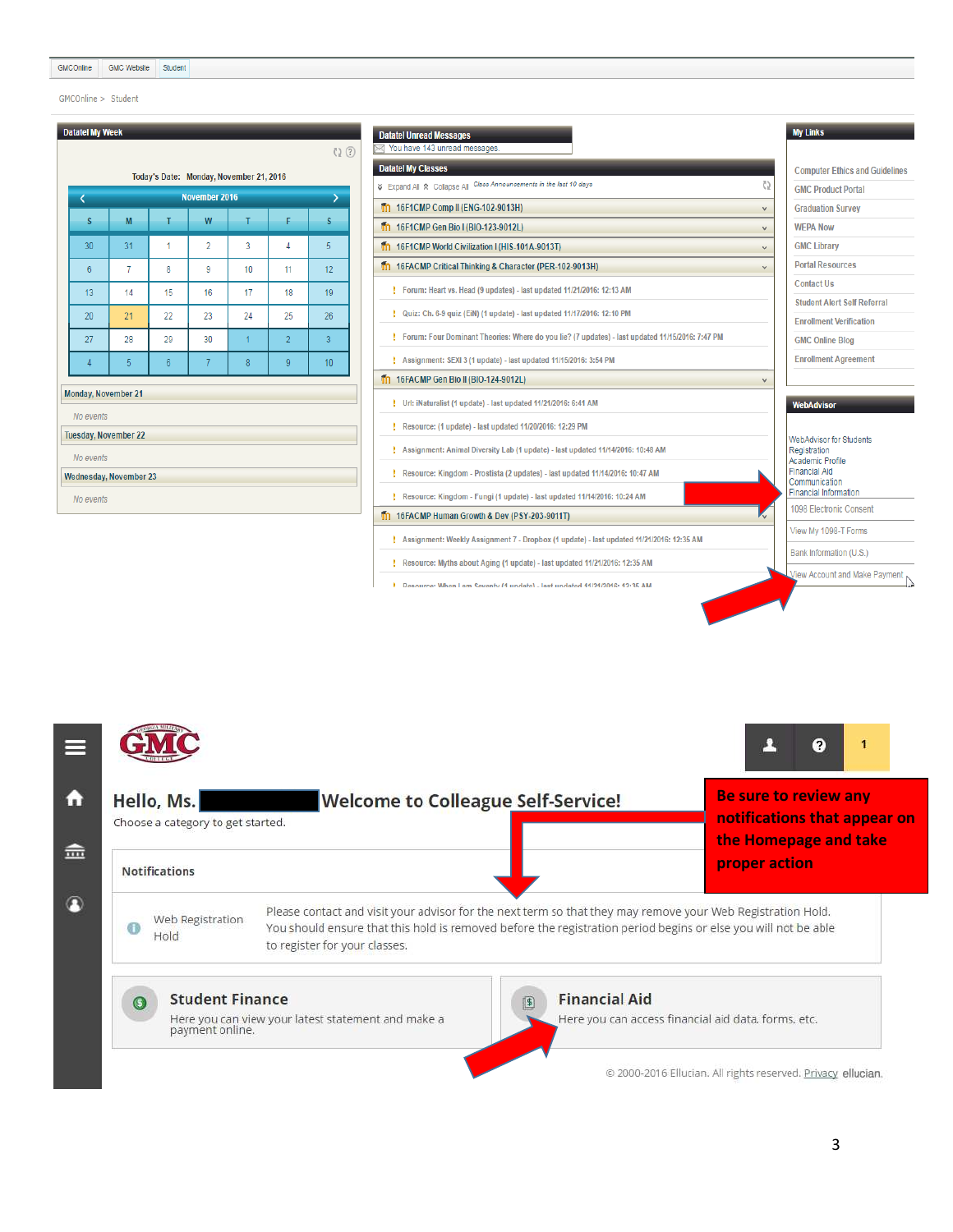# How to Navigate

| <b>Contact Financial Aid</b><br><b>Office</b><br>Use Colleague Self-Service Financial Aid to assist in managing your Financial Aid package from submission to completion.                              |
|--------------------------------------------------------------------------------------------------------------------------------------------------------------------------------------------------------|
|                                                                                                                                                                                                        |
|                                                                                                                                                                                                        |
| <b>Review SAP Status</b><br><b>Contact Financial Aid Office</b>                                                                                                                                        |
| <b>Current Status</b>                                                                                                                                                                                  |
| Your most recent Satisfactory Academic Progress (SAP) evaluation has a(n) GOOD STANDING status. Please contact your Financial<br>Ald Counselor if you need further assistance.<br>-Checklist (Click on |
| <b>Required documents</b>                                                                                                                                                                              |
| if needed, you will be                                                                                                                                                                                 |
| No Average Aid Package is available at this time.<br>forwarded to the                                                                                                                                  |
| appropriate form(s)                                                                                                                                                                                    |
| <b>-Helpful Links, including</b>                                                                                                                                                                       |
| <b>Student Direct Loan &amp;</b><br><b>PLUS Loan Requests</b>                                                                                                                                          |
| Resources                                                                                                                                                                                              |
| Helpful Links                                                                                                                                                                                          |
| FAFSA Application                                                                                                                                                                                      |
| <b>Entrance Counseling</b>                                                                                                                                                                             |
| Master Promissory Note                                                                                                                                                                                 |
| PLUS Loan Application                                                                                                                                                                                  |
| NSLDS Information                                                                                                                                                                                      |
| FAFSA4Caster                                                                                                                                                                                           |
|                                                                                                                                                                                                        |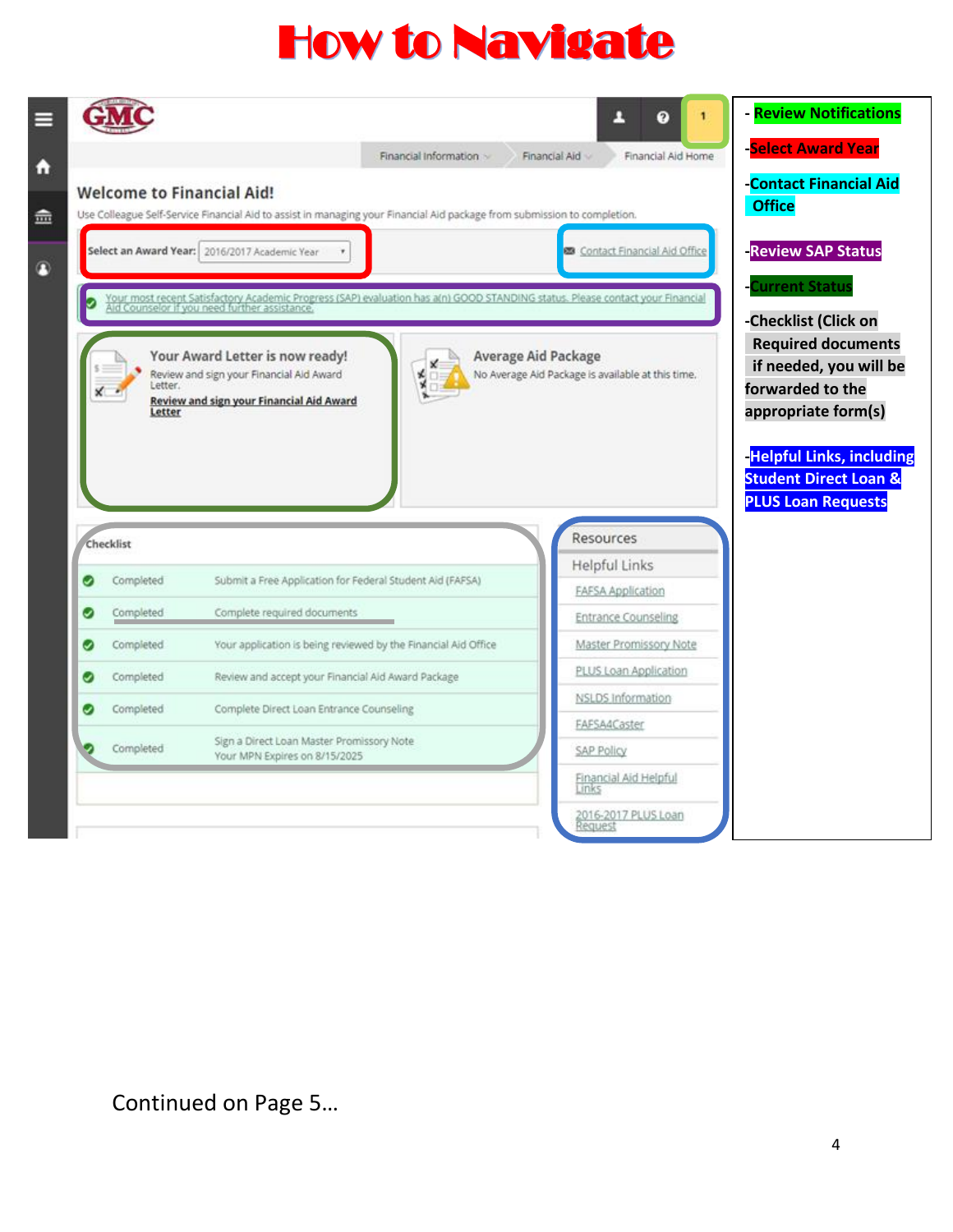| <b>Loan History</b>                   |              |                              | - Loan History, including<br>amounts from other<br>schools |
|---------------------------------------|--------------|------------------------------|------------------------------------------------------------|
| Georgia Military College              | \$5,499      |                              | -Pell Eligibility Used,                                    |
| <b>Total Loan Amount:</b>             | \$5,499      |                              | including amounts used<br>at other schools                 |
|                                       |              |                              | -Financial Aid Office                                      |
| <b>Pell Lifetime Eligibility Used</b> |              |                              | <b>Contact Information</b>                                 |
| Pell Lifetime Eligibility Used        | 0.000%       |                              |                                                            |
|                                       |              |                              |                                                            |
| <b>Financial Aid Counselor</b>        |              |                              |                                                            |
| Milledgeville Financial Aid           | 478-387-4370 | Contact Financial Aid Office |                                                            |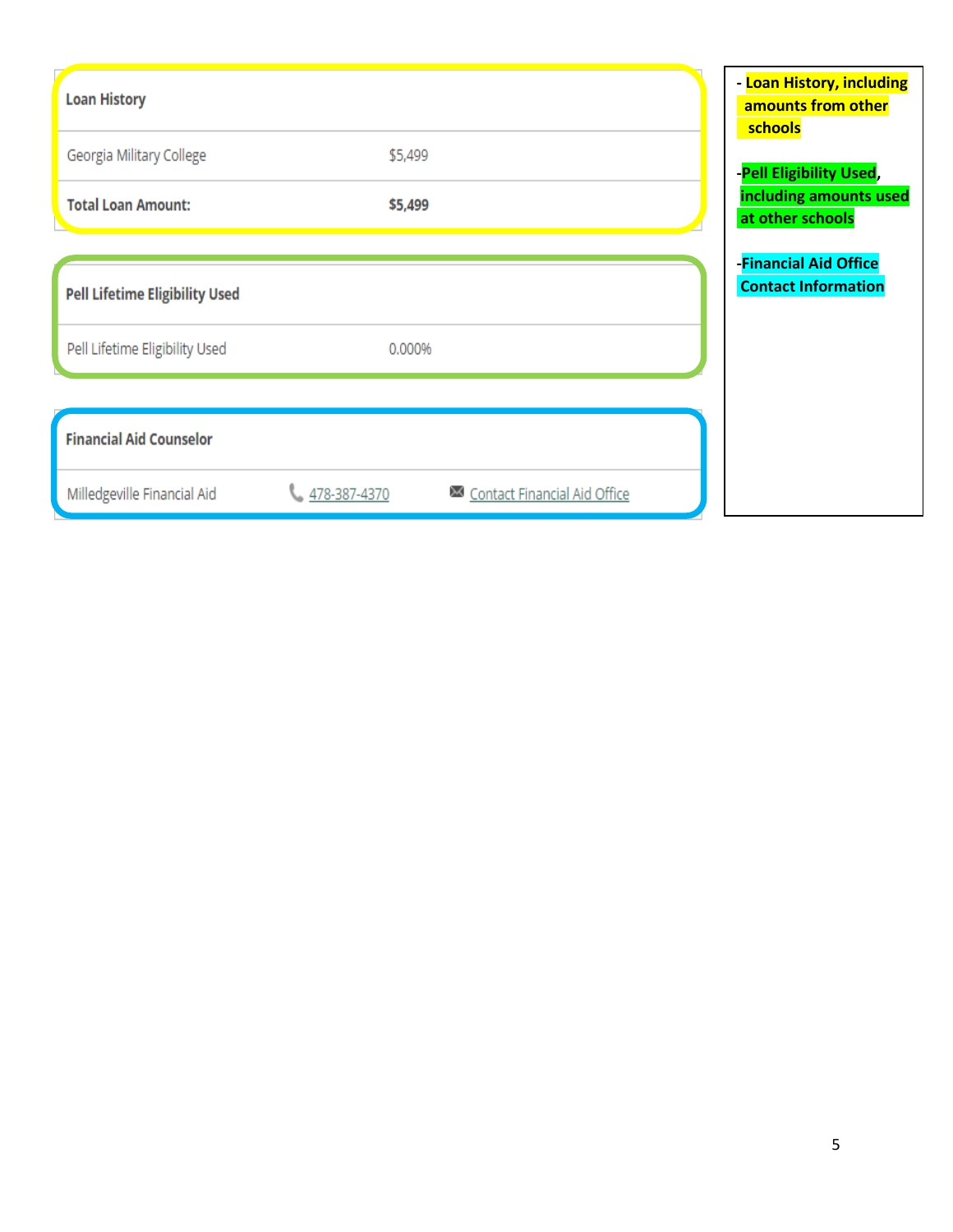## Satisfactory Academic Progress (SAP) Status

|                                                                                                                                                              |                                                                                                                                         |                              |                                                                                                                                                                            | Financial Information v         | Financial Aid Home<br>Financial Aid $\vee$        |
|--------------------------------------------------------------------------------------------------------------------------------------------------------------|-----------------------------------------------------------------------------------------------------------------------------------------|------------------------------|----------------------------------------------------------------------------------------------------------------------------------------------------------------------------|---------------------------------|---------------------------------------------------|
| <b>Welcome to Financial Aid!</b><br>Use Colleague Self-Service Financial Aid to assist in managing your Financial Aid package from submission to completion. |                                                                                                                                         |                              |                                                                                                                                                                            |                                 |                                                   |
| Select an Award Year: 2016/2017 Academic Year                                                                                                                |                                                                                                                                         |                              |                                                                                                                                                                            |                                 |                                                   |
| Ø                                                                                                                                                            |                                                                                                                                         |                              | Your most recent Satisfactory Academic Progress (SAP) evaluation has a(n) GOOD STANDING status. Please contact your Financial Aid Counselor if you need further assistance |                                 |                                                   |
|                                                                                                                                                              |                                                                                                                                         |                              |                                                                                                                                                                            |                                 |                                                   |
| <b>Satisfactory Academic Progress</b><br>You can view your Satisfactory Academic Progress for an evaluation period.                                          |                                                                                                                                         |                              |                                                                                                                                                                            |                                 |                                                   |
|                                                                                                                                                              |                                                                                                                                         |                              |                                                                                                                                                                            | Contact                         |                                                   |
| ☑                                                                                                                                                            | You are currently making satisfactory academic progress. Please contact your Financial Aid Counselor if<br>you need further assistance. |                              |                                                                                                                                                                            | Contact Financial Aid<br>Office |                                                   |
| <b>SAP Status</b>                                                                                                                                            | <b>Date Reviewed: 11/15/2016</b>                                                                                                        | <b>SAP Details</b>           |                                                                                                                                                                            | <b>Helpful Links</b>            |                                                   |
|                                                                                                                                                              |                                                                                                                                         |                              |                                                                                                                                                                            | <b>SAP Policy</b>               |                                                   |
| Evaluation Period: 8/29/2016 -                                                                                                                               | 11/15/2016                                                                                                                              | <b>Maximum</b><br>Credits    | 142.50                                                                                                                                                                     |                                 |                                                   |
| Program:                                                                                                                                                     | Associate in<br><b>Science Education</b><br>Early Childhood                                                                             | Attempted<br>Credits         | 37.00                                                                                                                                                                      |                                 |                                                   |
| <b>SAP Status:</b>                                                                                                                                           | <b>O</b> GOOD<br><b>STANDING</b>                                                                                                        | Completed<br>Credits         | 37.00                                                                                                                                                                      |                                 | -SAP Status and<br>explanation                    |
| <b>Progress mean?</b>                                                                                                                                        | <b>What does GOOD STANDING Academic</b>                                                                                                 | <b>SAP GPA</b>               | 2.432                                                                                                                                                                      |                                 | -SAP Credit Hour & GPA                            |
|                                                                                                                                                              | You are currently meeting all three federally                                                                                           | Pace of<br><b>Completion</b> | 100.00%                                                                                                                                                                    |                                 | <b>Details</b>                                    |
|                                                                                                                                                              | mandated standards of the GMC Financial Aid<br>Satisfactory Academic Progress (SAP) Policy.                                             |                              |                                                                                                                                                                            |                                 | <b>-Financial Contact</b>                         |
|                                                                                                                                                              |                                                                                                                                         |                              |                                                                                                                                                                            |                                 | <b>Information</b>                                |
| <b>Financial Aid Counselor</b>                                                                                                                               |                                                                                                                                         | <b>SAP History</b>           |                                                                                                                                                                            |                                 | -Sap History (per term)                           |
|                                                                                                                                                              |                                                                                                                                         | <b>Evaluation Period</b>     | <b>SAP Status</b>                                                                                                                                                          |                                 | <b>Financial Aid Office</b>                       |
|                                                                                                                                                              | 478-387-4370<br>Contact                                                                                                                 |                              |                                                                                                                                                                            |                                 | email link and Helpful                            |
| Milledgeville<br><b>Financial Aid</b>                                                                                                                        |                                                                                                                                         |                              |                                                                                                                                                                            |                                 | <b>Links, including SAP</b>                       |
|                                                                                                                                                              | <b>Financial Aid</b><br>Office                                                                                                          | $3/7/2016 -$<br>5/27/2016    | <b>GOOD</b><br>$\rightarrow$<br><b>STANDING</b>                                                                                                                            |                                 | <b>Policy and SAP Appeal</b><br><b>Form Links</b> |